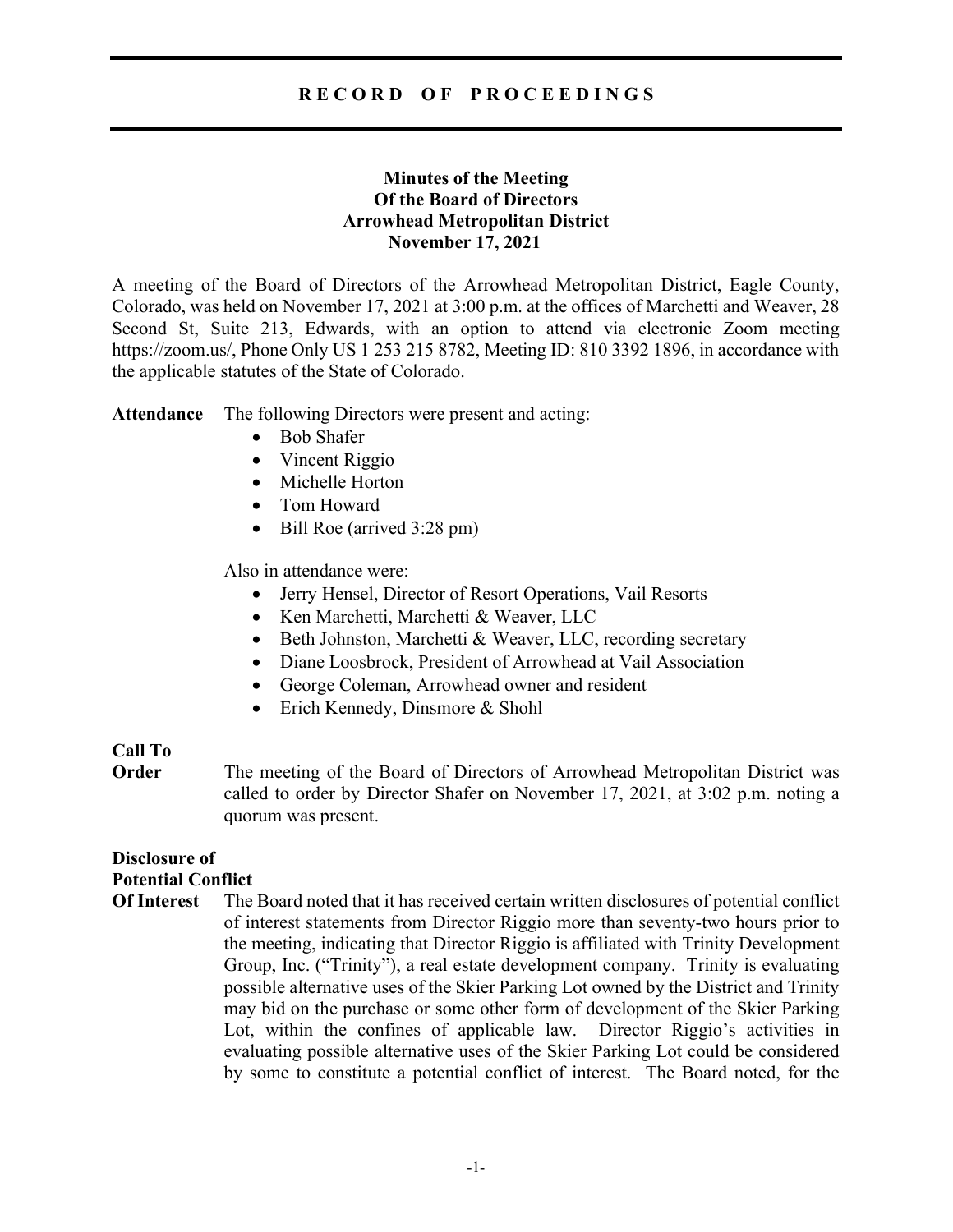# RECORD OF PROCEEDINGS

#### Arrowhead Metropolitan District Board of Directors November 17, 2021 Meeting Minutes

record, that this disclosure is restated at this time with the intent of fully complying with laws pertaining to potential conflicts of interest.

### **Consideration**

- Of Agenda There were no changes to the agenda.
- Public Input There was no public input.
- Minutes The Board reviewed the minutes included in the Board packet and by motion duly made and seconded, it was unanimously

 RESOLVED to approve the minutes of the October 20, 2021 meeting as presented.

### **Accounts**

Payable Ms. Johnston confirmed that an updated accounts payable list was distributed vai email prior to the meeting. The Board reviewed the updated Accounts Payable list and by motion duly made and seconded, it was unanimously

RESOLVED to approve the updated Accounts Payable list as presented.

### Resolution Authorizing

#### issue of 2021 Refunding

Bonds Mr. Marchetti confirmed that the meeting had been noticed for consideration of the Bond issue. He reviewed the projected debt service schedule for the refunding bonds explaining there has been no change in the numbers since the previous month. Director Horton confirmed that the bond issue was to decrease the interest rate from a current rate peaking at 4.1% to a fixed taxable rate of 2.42% resulting in over \$100,000 in savings to the District with taxable issue flexibility. Mr. Kennedy reviewed the Bond Resolution and other documents included in the bond issue, the timeline, and confirmed the closing date as December 1, 2021. There was general discussion on the Bond Resolution and the savings over the life of the bonds. Following discussion, and upon motion made by Director Riggio and seconded by Director Howard, it was unanimously

> RESOLVED to approve the Resolution Authorizing the Issuance of the District's General Obligation Refunding Bonds, Taxable Series 2021 in an amount not to exceed \$1,650,000, and other parameters as included in the Resolution.

Action List The Board reviewed the action list in the packet and requested management to update items as necessary.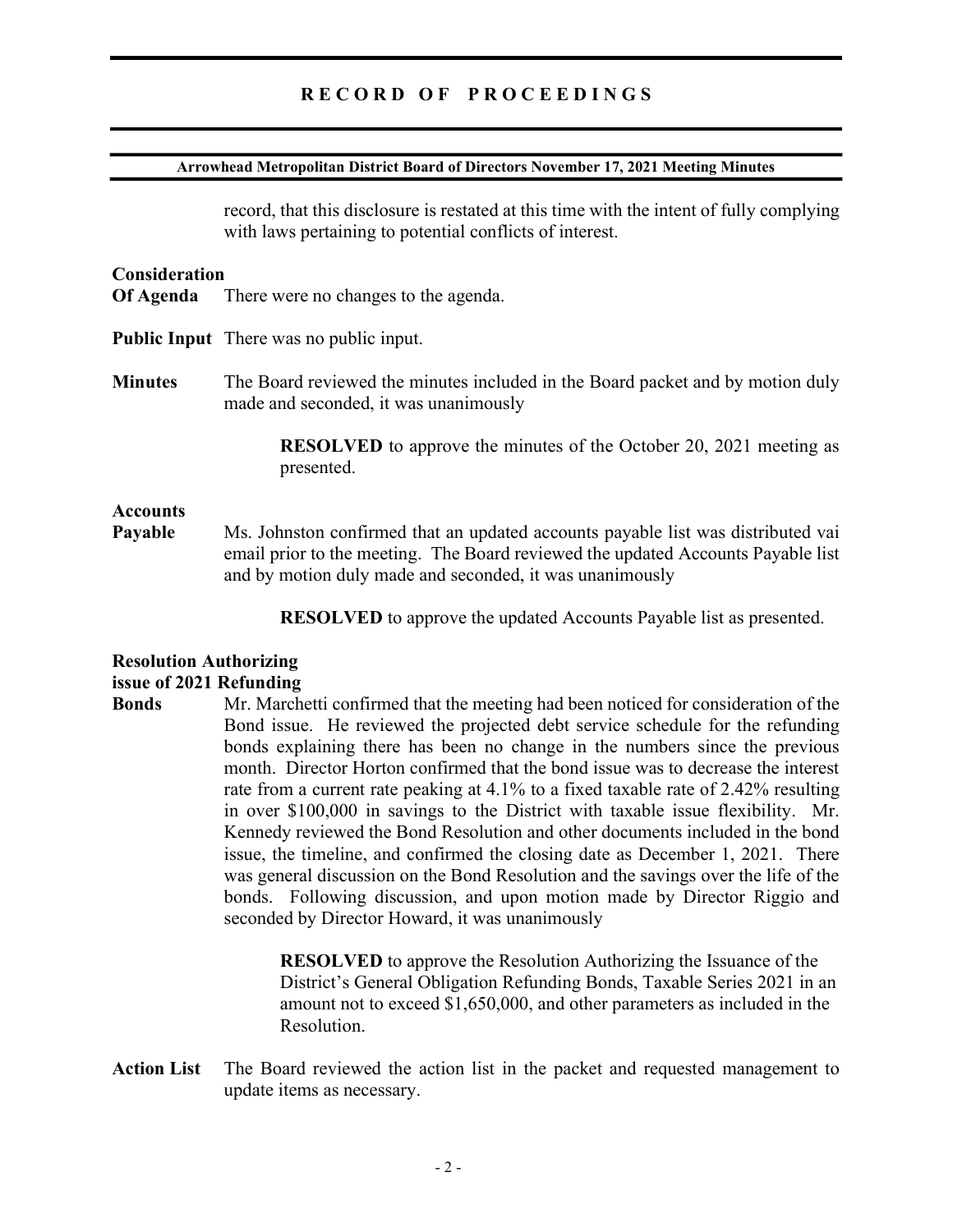# RECORD OF PROCEEDINGS

### Arrowhead Metropolitan District Board of Directors November 17, 2021 Meeting Minutes

# UERWA

Update The Board reviewed the minutes included in the packet.

## AVA Update Ms. Loosbrock reviewed the following activity for Arrowhead at Vail Association:

- Tim Grope will replace Randy Smith as the AVA representative on the highway 6 committee.
- Negotiated new package agreement with Public Safety so packages are accepted at the gatehouse for owners to pick up within a specified amount of time. They are also looking into package lockers for the community.
- Working on contractor license program to require contractors to enter through main gate. Ms. Johnston suggested coordinating with the District for sales tax.
- Vail Recreation District ski days will be held early in the morning and participants should be gone before the lift opens.
- Creating a new owners book to use to welcome new owners and will be available on the website.
- Annual meeting will be held 12/21 at 3:00 pm. The District will be presenting.
- General discussion on annual parking passes to identify residents parking in the resident spaces, vehicle identification within the community.
- General discussion on investments for the anticipated budget surplus.

## Roundabout

Update Director Shafer reported that he will be presenting a formal letter of request to Edwards Metro District at their next meeting asking for their support to lower the speed limit on Highway 6. He then reviewed the timeline for approaching CDoT and Eagle County in 2022. Discussion turned to potential funds available through the Federal Infrastructure Bill and how the District could benefit. Director Riggio volunteered to look into contacts for a proposal.

# **Operations**

Report Mr. Hensel reported:

- Guardrail staining is complete.
- There is a live camera feed on the Arrowhead website.
- Speed bumps have been removed from Cresta Road and road patching is being completed. Warning signs are on order and will be installed next year.
- Still looking to fill one position for the winter, all equipment is serviced.
- All light fixtures for the Lighting project have been received. The parking lot fixtures have been installed and the Cresta Road fixtures will be installed soon.

## Transportation

Agreements Mr. Hensel confirmed that Village to Village transportation will start Wednesday November 24 when Beaver Creek is scheduled to open and reviewed the operating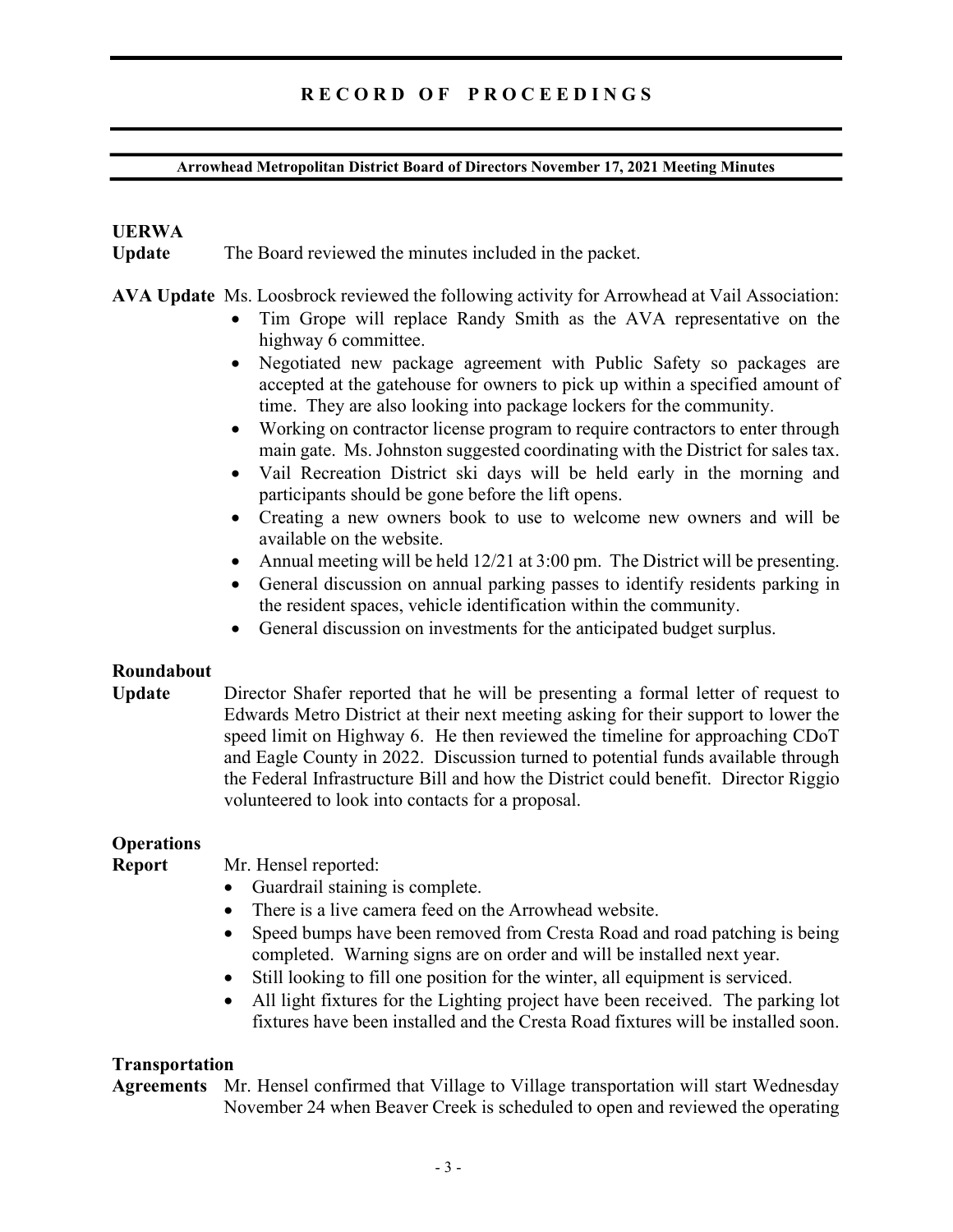#### Arrowhead Metropolitan District Board of Directors November 17, 2021 Meeting Minutes

schedule. Arrowhead buses are expected to start running December 4 at full capacity with masks required since it is public transportation. Vail Resorts hopes to provide 20+ service hours and two busses to Vail starting in January but service is dependent on driver availability. Discussion turned to providing evening shuttles to Beaver Creek and possibly partnering with Arrowhead Property Management to share an evening shuttle since their driver obtained a CDL and can now operate an Arrowhead bus. General discussion continued on evening shuttle options and communication to residents.

 Mr. Hensel reported that the hourly rate for service was increasing to \$76.91 and that Vail Resorts approved a driver bonus program. Arrowhead was expected to be responsible for about 8% of any bonus payout which, based on 20+ service hours being met and remaining fully staffed, would be a maximum payout of \$5,000 in January and \$16,400 in April.

# Financial

Statements Mr. Marchetti reviewed the financial statements noting that there is no change in the forecast, items are tracking as expected, and sales tax is still coming in strong. Mr. Marchetti reviewed the \$3.25 million bond issue projection for fully funding the roundabout assuming use of tax-exempt bonds, an increase to the assessed valuation based on increasing property values, debt services payments, gradual lowering of the mill levy and fund balance projection. The projections shows that the District would be able to pay the debt service on \$3.35 million of debt with approximately 2 mills. General discussion continued on issuing additional debt, projected AV and effect on mill levy revenue and fund balance.

### District Legal

Counsel Director Shafer reviewed the letter from Collins, Cockrel and Cole explaining that the practice was splitting into two practices with different special district focuses. Following discussion, and upon motion duly made and seconded it was unanimously

> RESOLVED to retain Collins Cole Flynn Winn and Ulmer for District legal counsel effective January 1, 2022.

# Future

Meetings The next meeting date was confirmed for December 15, 2021 at 3:00 pm. The Board reviewed the proposed 2022 meeting calendar setting regular meetings on the fourth Wednesday of January through October, third Wednesday of November and second Wednesday of December. Upon motion duly made and seconded it was unanimously